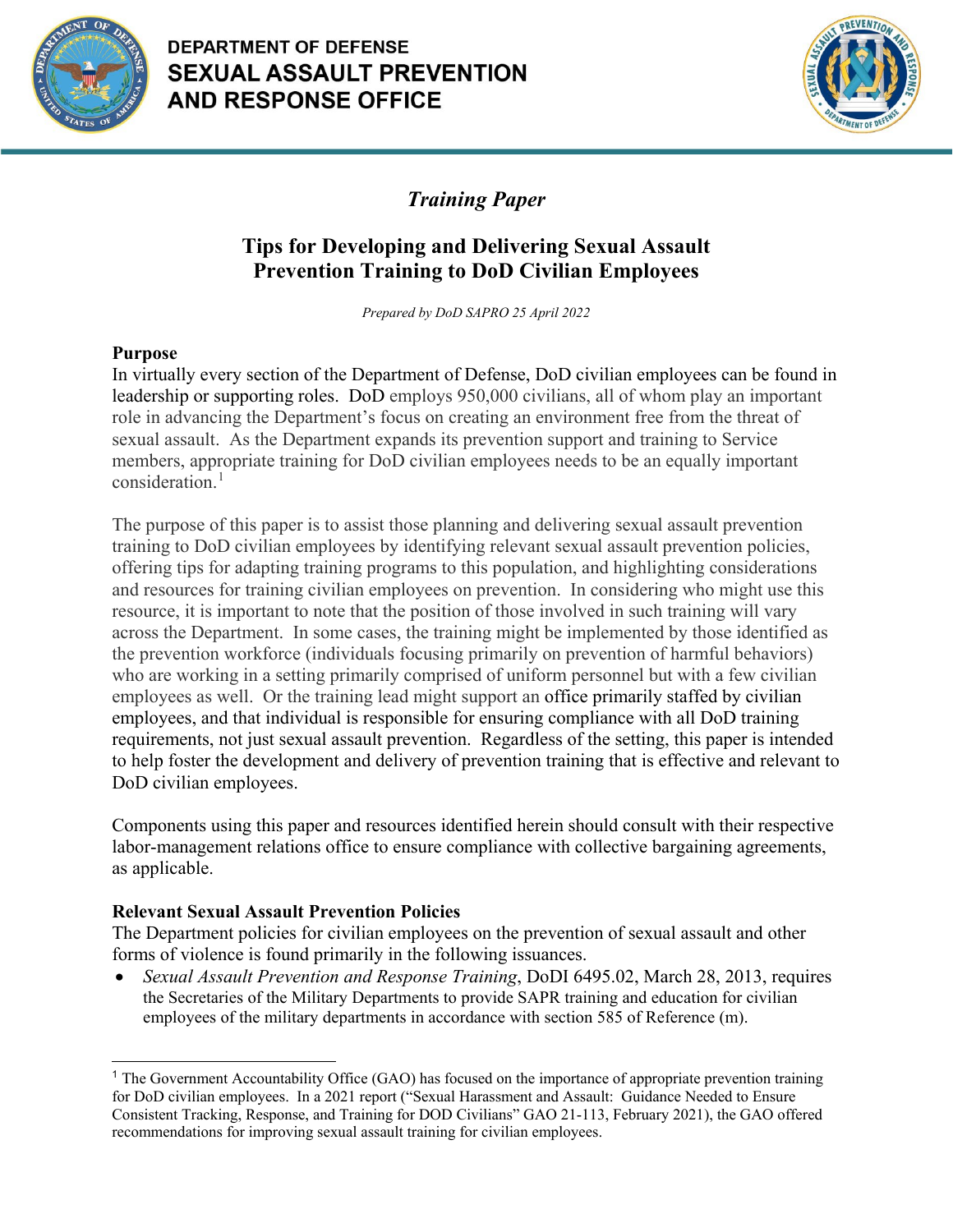Sexual Assault Prevention and Response Office

- *Sexual Assault Prevention and Response: Education and Training*, DoDI 6495.02, Volume 2, April 9, 2021, sets out training requirements for persons performing certain prevention and response functions, including civilian employees. In addition to applying to Service members, this issuance includes sexual assault prevention and response (SAPR) training requirements for individuals who supervise Service members, and introductory sexual assault prevention for all DoD civilian employees.
- *DoD Policy on Integrated Primary Prevention of Self-Directed Harm and Prohibited Abuse or Harm*, DoDI 6400.09, September 11, 2020, establishes and integrates policies and responsibilities to mitigate self-directed harm and prohibited abusive or harmful acts using a career-cycle perspective to promote enduring force readiness. Per Section 1, 1.1 (Applicability)(b), this DoDI applies to Service members and DoD civilian personnel.<sup>[2](#page-1-0)</sup>
- *DoD Civilian Personnel Management System: Workplace Violence Prevention and Response Policy*, DoDI 1438.06, May 4, 2020, establishes DoD policy and assigns responsibilities for workplace violence prevention and response policy regarding DoD civilian personnel.

These policies are designed to ensure that all within DoD understand what fosters prevention and a healthy climate, such as:

- Healthy relationships (e.g., respectful professional and personal relationships, appropriate boundary setting)
- Responsible alcohol use (e.g., social resistance skills)
- Healthy coping (e.g., problem-solving skills)
- Emotional intelligence (e.g., managing strong emotions in a non-destructive manner, identifying and addressing bias, exhibiting empathy)
- Effective communication (e.g., conflict management, assertive communication of sexual boundaries and consent, bystander intervention)
- Resilience (e.g., mindfulness)

 $\ddot{\phantom{a}}$ 

The importance of prevention training was a key focus area of the 2021 Independent Review Commission (IRC). The IRC's report<sup>[3](#page-1-1)</sup> offered several recommendations addressing prevention

training (e.g., Recommendations 2.4 and 3.2). Implementation suggestions for these recommendations stressed the importance of ensuring that content, delivery, and dosage are appropriate for the target audience; be that audience comprised of Service members or civilian employees. These efforts will help refine and strengthen activities the Department has underway to ensure the DoD-wide community has the necessary knowledge and skills to prevent sexual assaults.

### **Sample IRC recommendations tied to prevention training:**

- Rec 2.4: Modernize prevention education and skill-building to reflect today's generation of Service members.
- Rec. 3.2: USD(P&R) should direct the Services to educate the force about sexual harassment and sexual assault within the context of the Services' core values

<span id="page-1-0"></span><sup>&</sup>lt;sup>2</sup> Per Section 1., 1.1 (Applicability) (a), this issuance also applies to OSD, the Military Departments, the Office of the Chairman of the Joint Chiefs of Staff and the Joint Staff, the Combatant Commands, the Office of Inspector General of the Department of Defense, the Defense Agencies, the DoD Field Activities, and all other organizational entities within the DoD (referred to collectively in this issuance as the "DoD Components").

<span id="page-1-1"></span><sup>&</sup>lt;sup>3</sup> "Hard Truths and the Duty to Change: Recommendations from the Independent Review Commission on Sexual Assault in the Military," July 2, 2021, https://media.defense.gov/2021/Jul/02/2002755437/-1/-1/0/IRC-FULL-REPORT-FINAL-1923-7-1-21.PDF/IRC-FULL-REPORT-FINAL-1923-7-1-21.PDF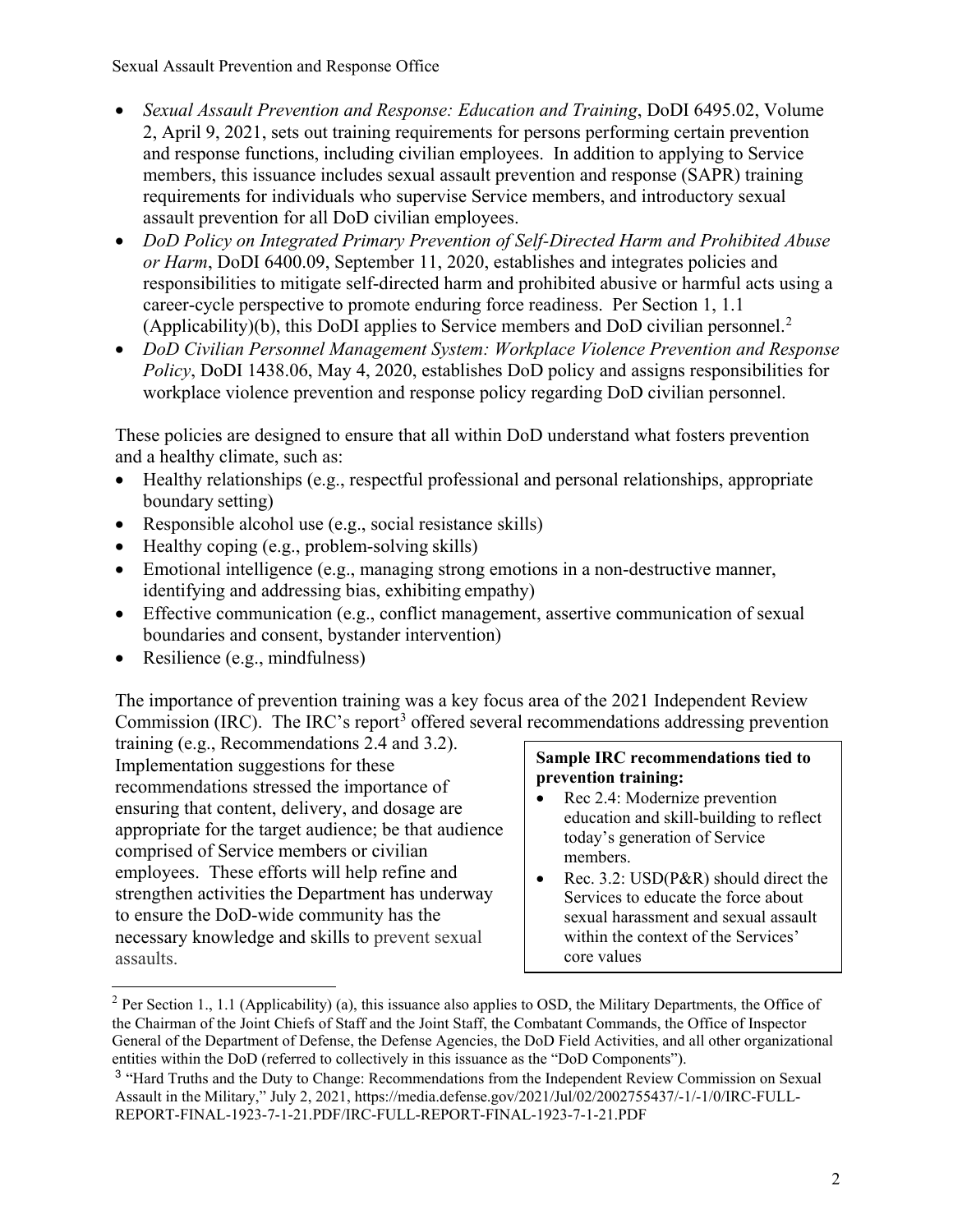## **Tips for Adapting Training Programs for Civilian Employees**

A group of civilian employees may differ in several ways from an audience comprised of Service members. For example, civilian employees may be older, have longer tenure in their positions, have different work settings, and/or have been trained and educated in different pathways or venues; all of which may affect how they receive and apply information delivered through training. That said, in other situations, civilian and uniform personnel are working sideby-side, so having a complete understanding of the work setting is critical.

As a result, it becomes important to consider if and/or how to adapt prevention training so that it aligns with the unique needs and features of a civilian audience. These adaption efforts may involve customizing the existing training content for civilian employees or it may extend to adapting a prevention program which has been shown to be effective elsewhere. A key question guiding the approach selection is "What changes or adaptations might be needed?" If needed at all, some changes might be minor (e.g., replacing photos showing an office setting instead of field exercise) but other potential changes may render the activity ineffective in that new setting. It is important to remember that each setting is unique, so a program that fits well in one setting might not fit as well elsewhere.

When considering adaption of an existing learning activity to use in prevention training, it is critical to maintain its essential (or core) elements because those are what make the activity effective. If these elements are dropped or inappropriately adapted, the outcome might not be as desired. Core elements can address three different issues: What, how, and who.

- The WHAT elements are focused on the key messages, design elements and policy components;
	- o E.g., Will the key messages present in the original program resonate with the targeted civilian employee audience?
- The HOW elements are the guiding principles, implementation methods, and/or processes related to implementation; and
	- o E.g., Will implementing a program designed for face-to-face delivery be as effective for those working in a virtual office setting?
- The WHO elements look at the characteristics of those implementing the activity.
	- o E.g., Does the program "messenger" have the same level of credibility with the targeted civilian employee audience?

Once the essential elements are known, the next steps are to consider if those essential elements need to be adapted and if those adaptations could impact the effectiveness of the program.

Adaptations are often categorized as "green-yellow-red light" adaptations. *(See call-out box)* The type and complexity of needed adaptations are key considerations when reviewing a potential prevention activity, and should be factors in deciding to either move ahead or look for another prevention activity with a better fit. All adaptations should be undertaken with care, but those which are considered "red-light" adaptations should typically not be undertaken.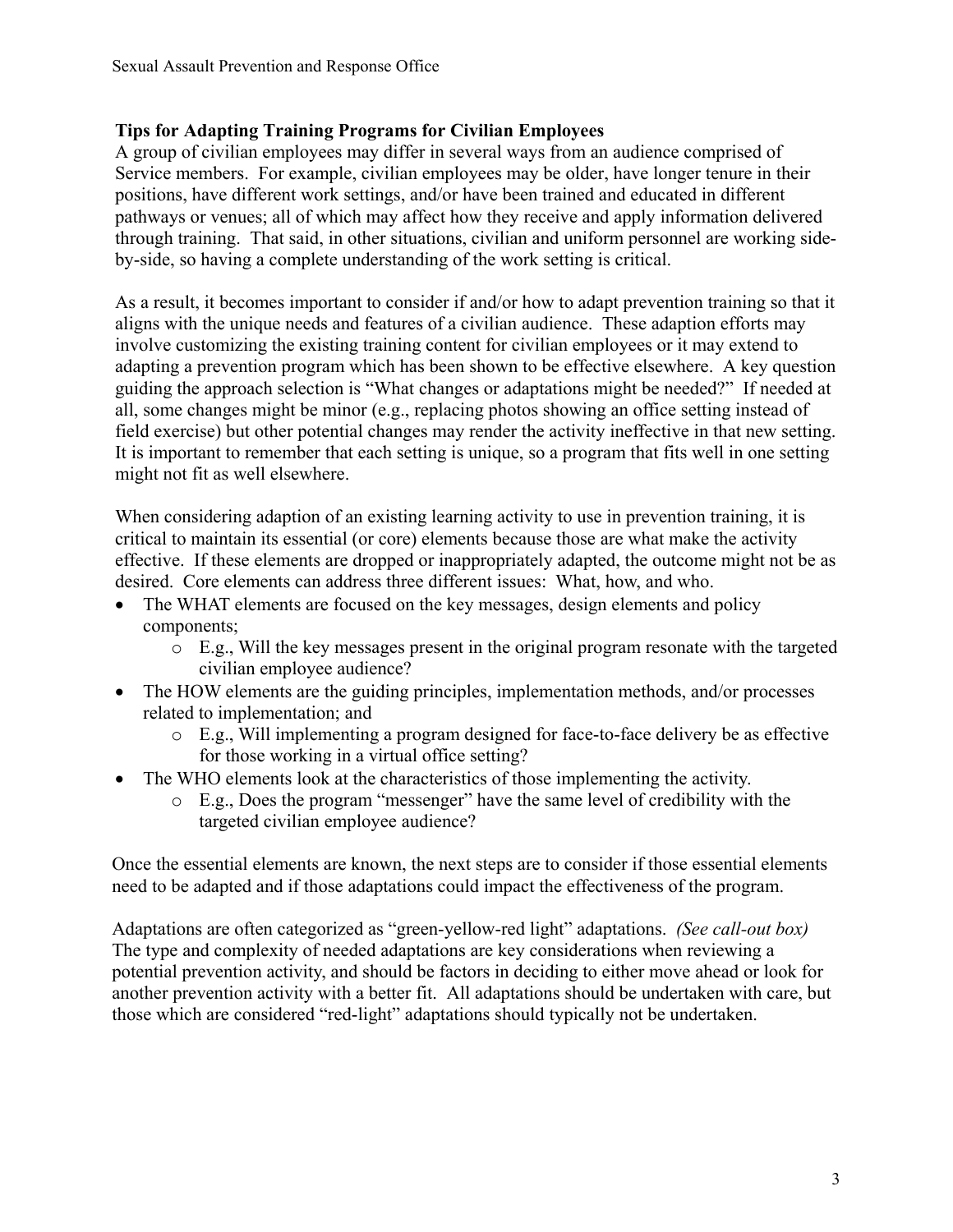Sexual Assault Prevention and Response Office

It is important to note that factors like the target audience, time available, and office climate, can influence whether a potential adaptation is "green" or "red". As illustration, if the desire is to adapt an existing Service member program that employs small groups to discuss emotional intelligence, then the climate of the office must support that type of discussion format. If the office climate fosters information exchange and employee engagement, then using this small group format with slight revisions (e.g., changing titles of individuals in scenarios) may be a "green" adaptation. However, if the office climate is negative, employees do not trust each other, and/or employee engagement is not encouraged, then this might be considered a "red" adaptation and should be avoided.

#### **Program Adaptation Stop Light**

**Green-light** adaptations are safe, easy changes that can make a prevention activity better connect with the audience. They do not change the core topics addressed by the prevention activity and do not change what makes a prevention activity effective. (E.g., Modifying examples so situations are familiar to participants) **Yellow-light** adaptations are more complex and may alter activity content. They should be considered with caution and often require assistance from experts to avoid weakening the activity's content.

(E.g., Delivering lessons virtually instead of inperson as in original design) **Red-ligh**t adaptations may greatly weaken the

prevention activity and generally would not be advised. (E.g., Skipping three lessons in a researchbased prevention activity due to limited time).

This example points to the importance of understanding the audience as a key part of planning. Resources such as results of a recent Defense Organizational Climate Survey can provide an

organization valuable input into deciding what program adaptation might be successful. Results from surveys, such as the Workplace Gender Relations Survey field by the Office of People Analytics, can offer a DoD-wide perspective on a range of factors affecting prevention, and it may also be possible to access some organizationallevel results. Also, understanding the risk and protective factors associated with the target population will help guide program selection and implementation.

**The Office of People Analytics** (OPA) [\(www.opa.mil\)](http://www.opa.mil/) offers an extensive variety of research results to help those developing and implementing training for civilian employees. For example, OPA fields a version of the Workplace Gender Relations Survey just for civilian employees. Results of the Service member version of that same survey might be useful in settings where civilians and uniform personnel work together.

| <b>Training Topic</b>                                                                                                   | <b>Potential "Green" Adaptations for</b><br><b>Training Civilian Employees</b>                                                                                               |
|-------------------------------------------------------------------------------------------------------------------------|------------------------------------------------------------------------------------------------------------------------------------------------------------------------------|
| Healthy relationships (e.g.,<br>respectful professional and<br>personal relationships,<br>appropriate boundary setting) | Depict individuals in civilian clothing rather than uniformed<br>$\bullet$<br>personnel<br>Feature scenario with civilian correcting co-worker on<br>٠<br>desired boundaries |
| Responsible alcohol use (e.g.,<br>social resistance skills)                                                             | Depict individuals at social gathering or bar with friends<br>$\bullet$<br>reminding not to drink to excess                                                                  |
| Healthy coping (e.g., problem-<br>solving skills)                                                                       | Feature scenario with individuals addressing a complex<br>$\bullet$<br>problem facing the office                                                                             |

Below are illustrations of "green" adaptions which might be considered if adapting a prevention training session for a civilian audience: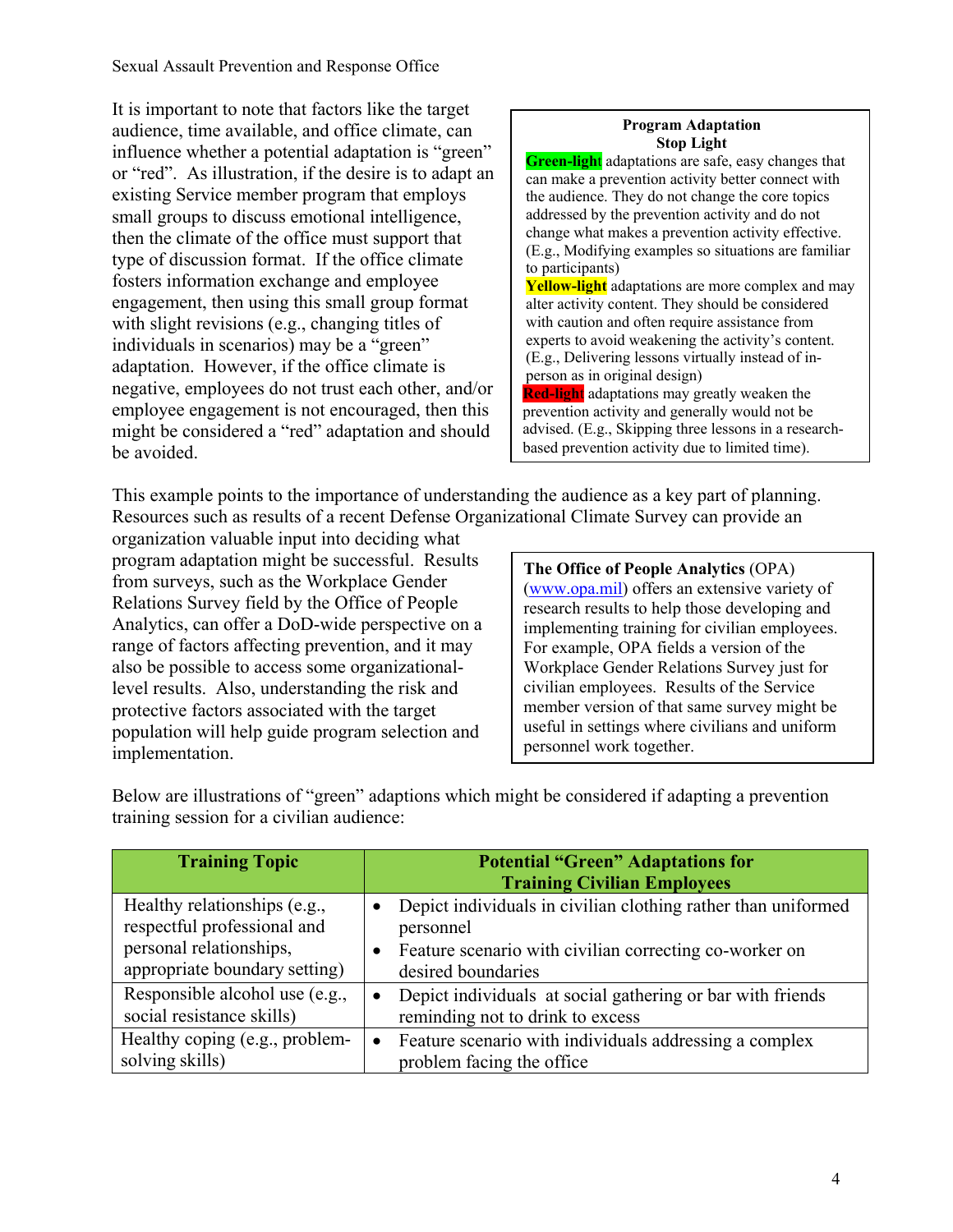| Emotional intelligence (e.g.,<br>managing strong emotions in a<br>non-destructive manner,<br>identifying and addressing<br>bias, exhibiting empathy) | Depict office meeting in which leadership seeks input from<br>$\bullet$<br>each team member, regardless of age, gender, military, or<br>civilian status<br>Feature scenario in which leadership comments on the value<br>$\bullet$<br>of diverse opinion as path to optimal solution                                                     |
|------------------------------------------------------------------------------------------------------------------------------------------------------|------------------------------------------------------------------------------------------------------------------------------------------------------------------------------------------------------------------------------------------------------------------------------------------------------------------------------------------|
| Effective communication (e.g.,<br>conflict management, assertive<br>communication of sexual<br>boundaries and consent,<br>bystander intervention)    | Feature scenario in which a civilian employee steps in to<br>$\bullet$<br>address what appears to be inappropriate behavior toward<br>colleague<br>Demonstrate 1-on-1 practicing skill of communicating about<br>boundaries                                                                                                              |
| Resilience (e.g., self-care,<br>mindfulness of self and others)                                                                                      | Discuss appropriate approaches to expressing concern to<br>$\bullet$<br>colleague who is facing challenges<br>Feature scenario with leadership acknowledging recent<br>$\bullet$<br>heavy workload and encouraging staff to use vacation time,<br>take walk at lunch, "check in" with colleagues who might<br>appear over-stressed, etc. |

## **Considerations and Resources for Training Civilian Employees on Prevention**

Numerous resources are available to help guide the development of training appropriate for adult learners. While some of the content mentioned above is relevant to all, training for civilian employees also needs to have application opportunities directly relevant to their work settings. A key factor in ensuring relevance is to be aware that the "work setting" within DoD can vary significantly (e.g., office vs operational environment or CONUS vs. OCONUS). Keeping in mind these potential unique features of the target audience, the suggestions offered below from the Centers for Disease Control and Prevention can help guide training plans.